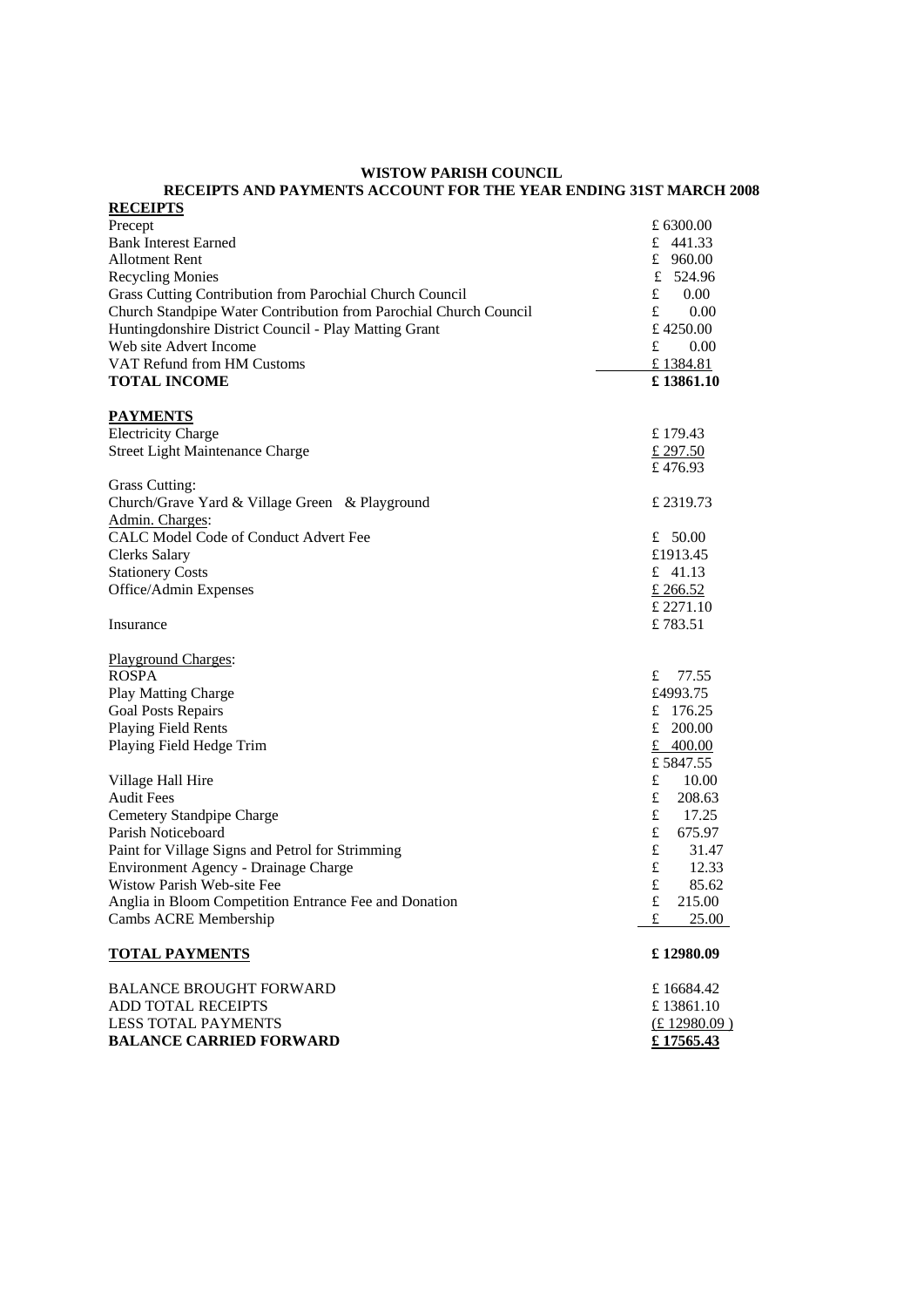## **WISTOW PARISH COUNCIL SUMMARY OF RECEIPTS AND PAYMENTS ACCOUNT FOR THE YEAR ENDING 31ST MARCH 2008**

| <b>YEAR END</b> |                                            |          |  |
|-----------------|--------------------------------------------|----------|--|
| 31/03/07        | £<br><b>RECEIPTS</b>                       |          |  |
| £               |                                            |          |  |
| 6000.00         | Precept                                    | 6300.00  |  |
| 0.00            | HDC - Play Matting Grant Monies            | 4250.00  |  |
| 290.20          | <b>Interest from Investments</b>           | 441.33   |  |
| 960.00          | <b>Allotment Rents</b>                     | 960.00   |  |
| 1332.92         | VAT Refund                                 | 1384.81  |  |
| 525.00          | Parochial Church Council -Grass Cutting    | 0.00     |  |
| 4.29            | Parochial Church Council - Standpipe Cont. | 0.00     |  |
| 964.50          | <b>Church Wall Grant Monies</b>            | 0.00     |  |
| 594.59          | <b>Recycling Monies</b>                    | 524.96   |  |
| 50.00           | Web site Advert Fee                        | 0.00     |  |
| 10721.50        | <b>TOTAL RECEIPTS</b>                      | 13861.10 |  |
|                 | <b>PAYMENTS</b>                            |          |  |
|                 | General Administration                     |          |  |
| 0.00            | <b>CALC</b>                                | 50.00    |  |
| 136.25          | Hire of hall for meetings                  | 10.00    |  |
| 11.75           | Office Workbooks, Stationery & Leaflets    | 41.13    |  |
| 1644.60         | Clerk's Salary<br>1913.45                  |          |  |
| 203.21          | <b>Office Expenses</b><br>266.52           |          |  |
| 400.00          | <b>Audit Fees</b>                          | 185.00   |  |
| 25.00           | 25.00<br>Cambs ACRE Membership             |          |  |
| 30.00           | <b>CPRE</b> Fees                           | 0.00     |  |
| 774.95          | Insurance                                  | 783.51   |  |
|                 |                                            | 3274.61  |  |
| 0.00            | <b>Agency Services</b>                     | 0.00     |  |
| 0.00            | s137 Payments                              | 0.00     |  |
| 0.00            | Grants                                     | 0.00     |  |
| 0.00            | Loans                                      | 0.00     |  |
| 0.00            | Capital Spending                           | 0.00     |  |
|                 |                                            | 0.00     |  |
|                 | <b>Running Costs</b>                       |          |  |
|                 | <b>Playing Fields</b>                      |          |  |
| 0.00            | Playing Field Rents                        | 200.00   |  |
| 263.27          | Playing Field Repairs                      | 4400.00  |  |
| 66.00           | <b>ROSPA</b> Inspection                    | 66.00    |  |
| 494.88          | Grasscutting                               | 510.24   |  |
| 200.00          | Playing Field Hedge Trim                   | 400.00   |  |
|                 |                                            | 5576.24  |  |

 $\frac{1}{2}$  ,  $\frac{1}{2}$  ,  $\frac{1}{2}$  ,  $\frac{1}{2}$  ,  $\frac{1}{2}$  ,  $\frac{1}{2}$  ,  $\frac{1}{2}$  ,  $\frac{1}{2}$  ,  $\frac{1}{2}$  ,  $\frac{1}{2}$  ,  $\frac{1}{2}$  ,  $\frac{1}{2}$  ,  $\frac{1}{2}$  ,  $\frac{1}{2}$  ,  $\frac{1}{2}$  ,  $\frac{1}{2}$  ,  $\frac{1}{2}$  ,  $\frac{1}{2}$  ,  $\frac{1$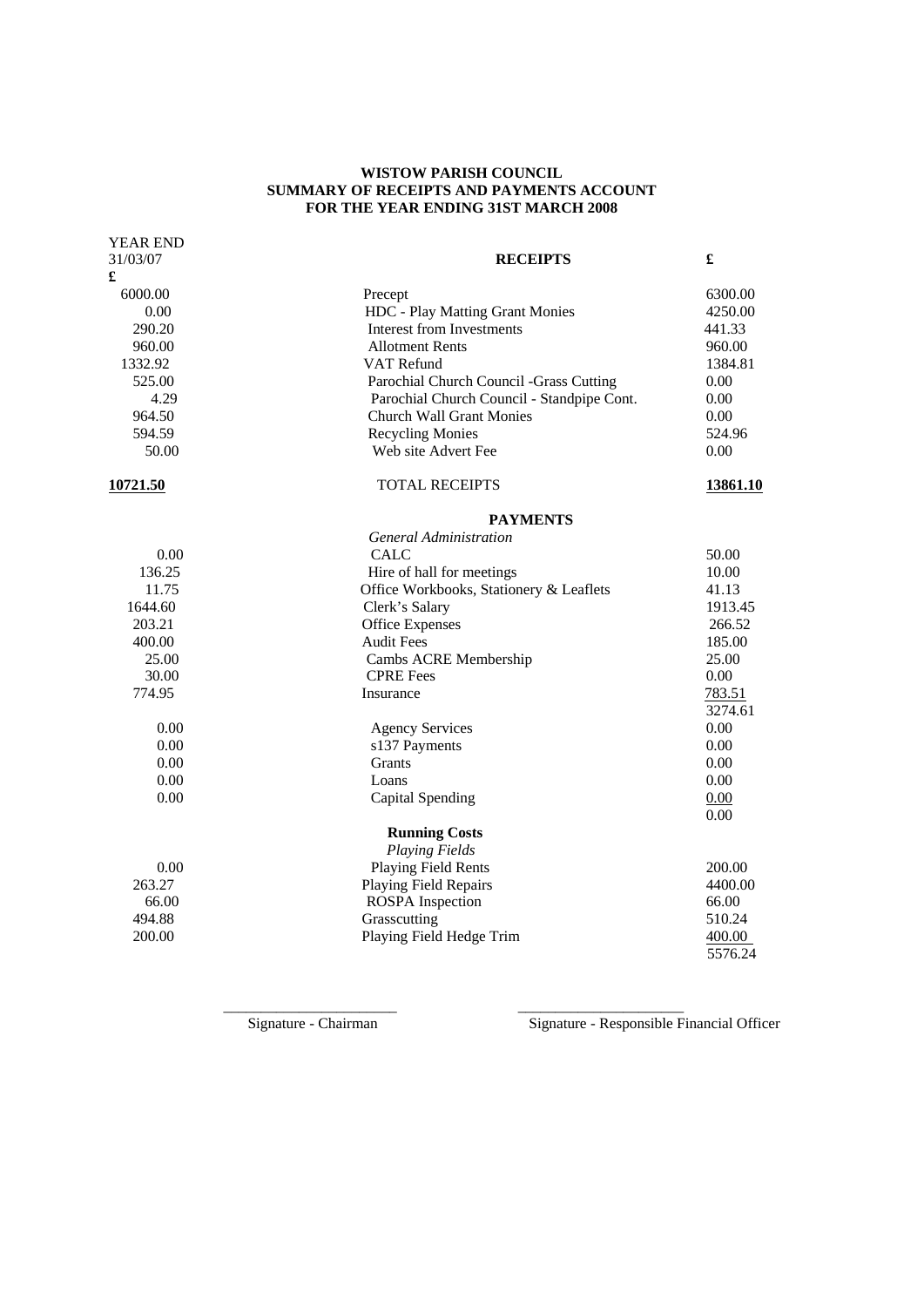## **WISTOW PARISH COUNCIL SUMMARY OF RECEIPTS AND PAYMENTS ACCOUNT FOR THE YEAR ENDING 31ST MARCH 2008**

|         | <b>Street Lights</b>                   |          |
|---------|----------------------------------------|----------|
| 382.24  | <b>Electricity Charge</b>              | 179.43   |
| 568.14  | Maintenance Charge                     | 297.50   |
|         |                                        | 476.93   |
|         | Churchyard & Graveyard Work            |          |
| 41.51   | Church Tap (Cemetery Standpipe)        | 17.25    |
| 1478.00 | Grounds Maintenance (& village green)  | 1464.00  |
| 1032.26 | <b>Church Wall Renovation Expenses</b> | 0.00     |
|         |                                        | 1481.25  |
|         | Village Maintenance                    |          |
| 12.24   | Environment Agency - Drainage Charge   | 12.33    |
|         |                                        | 12.33    |
|         | <i>Miscellaneous</i>                   |          |
| 215.00  | Anglia in Bloom Competition            | 215.00   |
| 72.87   | Wistow Parish Web site Fee             | 72.87    |
| 0.00    | Paint for Village Signs and            |          |
|         | Petrol for Strimming                   | 26.77    |
| 0.00    | Parish Noticeboard Purchase            | 575.29   |
|         |                                        | 889.93   |
| 629.51  | VAT on Payments                        | 1268.80  |
| 8681.68 | <b>TOTAL PAYMENTS</b>                  | 12980.09 |

 $\frac{1}{\sqrt{2}}$  ,  $\frac{1}{\sqrt{2}}$  ,  $\frac{1}{\sqrt{2}}$  ,  $\frac{1}{\sqrt{2}}$  ,  $\frac{1}{\sqrt{2}}$  ,  $\frac{1}{\sqrt{2}}$  ,  $\frac{1}{\sqrt{2}}$  ,  $\frac{1}{\sqrt{2}}$  ,  $\frac{1}{\sqrt{2}}$  ,  $\frac{1}{\sqrt{2}}$  ,  $\frac{1}{\sqrt{2}}$  ,  $\frac{1}{\sqrt{2}}$  ,  $\frac{1}{\sqrt{2}}$  ,  $\frac{1}{\sqrt{2}}$  ,  $\frac{1}{\sqrt{2}}$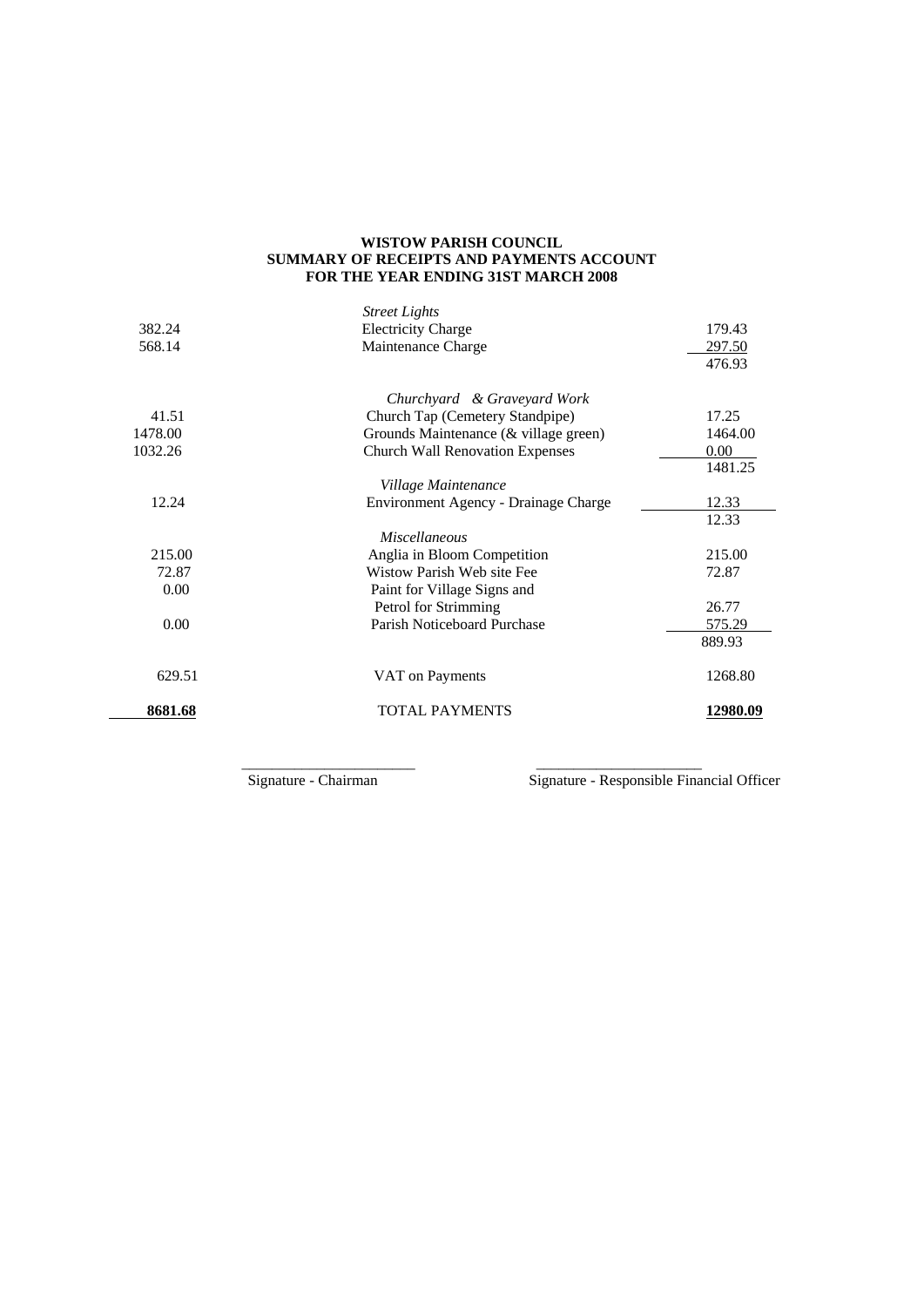## **WISTOW PARISH COUNCIL RECEIPTS AND PAYMENTS SUMMARY FOR THE YEAR ENDING 31ST MARCH 2008**

| <b>YEAR END</b><br>31/3/07<br>£<br>£ |                                                                                               |             |
|--------------------------------------|-----------------------------------------------------------------------------------------------|-------------|
| 14644.60                             | <b>Balance Brought Forward</b>                                                                | 16684.42    |
| 10721.50                             | <b>Add Total Receipts</b>                                                                     | 13861.10    |
| - 8681.68                            | Less Total Payments                                                                           | $-12980.09$ |
| 16684.42                             | Balance Carried Forward 31/3/2008                                                             | 17565.43    |
|                                      | These cumulative funds are represented by:                                                    |             |
| 529.29                               | <b>Current Account Balance:</b><br>Direct Debits not debited yet as at                        | 316.23      |
| 0.00                                 | Close of Business 31st March 2008<br>Cheques Drawn but not debited<br>to bank account as at   | 0.00        |
| $-12.97$                             | Close of Business 31st March 2008                                                             | $-146.47$   |
| 0.00                                 | Church Wall Current Account Balance:<br>Cheque Drawn but not debited<br>To bank account as at | 0.00        |
| $-0.00$                              | Close of Business 31st March 2008                                                             | $-0.00$     |
| 4921.70                              | Church Wall Deposit Account Balance                                                           | 0.00        |
| 11246.40                             | <b>Ordinary Deposit Account Balance</b>                                                       | 17395.67    |
| 16684.42                             |                                                                                               | 17565.43    |

 $\frac{1}{\sqrt{2}}$  ,  $\frac{1}{\sqrt{2}}$  ,  $\frac{1}{\sqrt{2}}$  ,  $\frac{1}{\sqrt{2}}$  ,  $\frac{1}{\sqrt{2}}$  ,  $\frac{1}{\sqrt{2}}$  ,  $\frac{1}{\sqrt{2}}$  ,  $\frac{1}{\sqrt{2}}$  ,  $\frac{1}{\sqrt{2}}$  ,  $\frac{1}{\sqrt{2}}$  ,  $\frac{1}{\sqrt{2}}$  ,  $\frac{1}{\sqrt{2}}$  ,  $\frac{1}{\sqrt{2}}$  ,  $\frac{1}{\sqrt{2}}$  ,  $\frac{1}{\sqrt{2}}$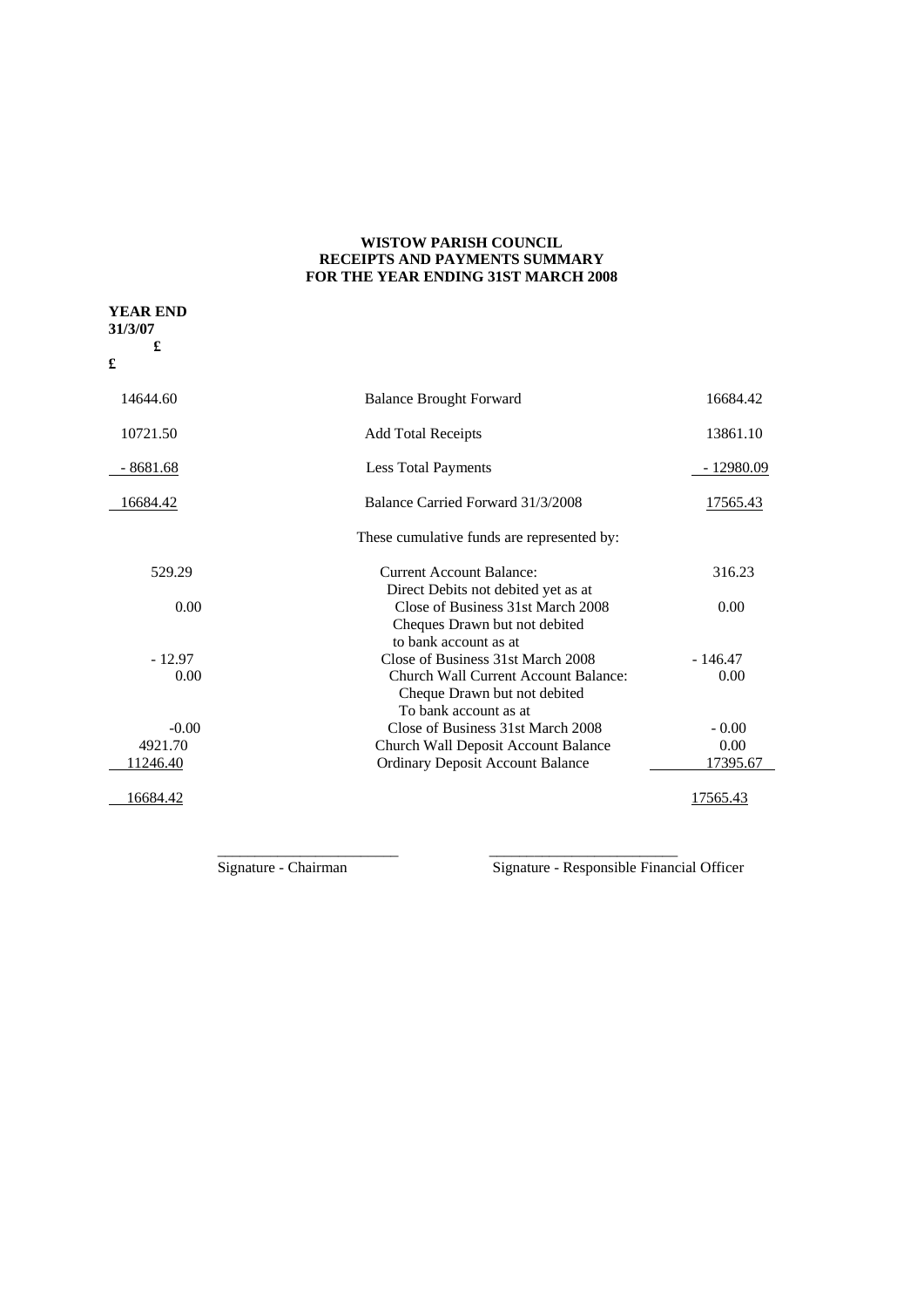## **WISTOW PARISH COUNCIL SUPPORTING STATEMENT TO THE ACCOUNTS FOR THE YEAR ENDING 31ST MARCH 2008**

| 1. Assets<br>A) Movements in the Year                                            |                                                              |                                                                                     |        | £        |
|----------------------------------------------------------------------------------|--------------------------------------------------------------|-------------------------------------------------------------------------------------|--------|----------|
| During the year the following assets were purchased:                             |                                                              | Cost Price: Flag Pole                                                               |        | 50.00    |
|                                                                                  |                                                              | B) The following assets were disposed of:Old Village Noticeboard (scrapped)Receipt: |        | 0.00     |
| C) At 31st March 2008 the following assets were held:<br><b>COMMUNITY ASSETS</b> |                                                              |                                                                                     | Value: |          |
|                                                                                  | Allotment Land (16 acres)<br>Rented to allotment holders     |                                                                                     |        | 1.00     |
| <b>OTHER FIXED ASSETS</b>                                                        |                                                              |                                                                                     |        |          |
|                                                                                  | <b>Bus Shelter</b>                                           |                                                                                     |        | 4141.76  |
|                                                                                  | 17 Lamp Posts columns & brackets                             |                                                                                     |        | 13278.72 |
|                                                                                  | 3 Seats                                                      |                                                                                     |        | 1760.64  |
|                                                                                  | Seat at Play Area                                            |                                                                                     |        | 440.16   |
|                                                                                  | Bench Set / Picnic Table                                     |                                                                                     |        | 254.24   |
|                                                                                  | Gate at Play Area                                            |                                                                                     |        | 224.00   |
|                                                                                  | Slide                                                        |                                                                                     |        | 2420.32  |
|                                                                                  | Swing                                                        |                                                                                     |        | 1896.16  |
|                                                                                  | Seesaw                                                       |                                                                                     |        | 1366.40  |
|                                                                                  | Climbing frame                                               |                                                                                     |        | 460.32   |
|                                                                                  | Bench Seat around Tree in Play Field                         |                                                                                     |        | 560.00   |
|                                                                                  | 2 Notice Boards                                              |                                                                                     |        | 801.92   |
|                                                                                  | <b>Scout Activity Trail</b>                                  |                                                                                     |        | 2001.77  |
|                                                                                  | 25 metre Aerial Runway                                       |                                                                                     |        | 8531.84  |
|                                                                                  | 7 Salt and 6 waste bins (at cost)                            |                                                                                     |        | 2627.73  |
|                                                                                  | 2 Football Goals                                             |                                                                                     |        | 1412.32  |
|                                                                                  | 2 Football Goal Nets                                         |                                                                                     |        | 122.30   |
|                                                                                  | Filing Cabinet and Folders                                   |                                                                                     |        | 145.60   |
|                                                                                  | <b>Play Matting</b>                                          |                                                                                     |        | 5778.23  |
|                                                                                  | Kidney Shaped Picnic Table                                   |                                                                                     |        | 336.00   |
|                                                                                  | 3 Picnic Tables/ Seats                                       |                                                                                     |        | 840.00   |
|                                                                                  | These assets have been valued at the current insurance value |                                                                                     |        | 49450.43 |

The basis of valuation of these assets is *replacement value* with the exception of Allotment Land which is valued at the *nominal value* of £1.00.

## 2. BORROWINGS

At the close of business on 31st March 2008, no loans to the Council were outstanding.

# 3. LEASES (NB Equipment Only)

At 31st March 2008, no leases were in operation.

### 4. DEBTS OUTSTANDING

At 31st March 2008, debts of £ 1268.80 were outstanding and due to the Council, in respect of VAT refunds.

 $\frac{1}{2}$  , and the set of the set of the set of the set of the set of the set of the set of the set of the set of the set of the set of the set of the set of the set of the set of the set of the set of the set of the set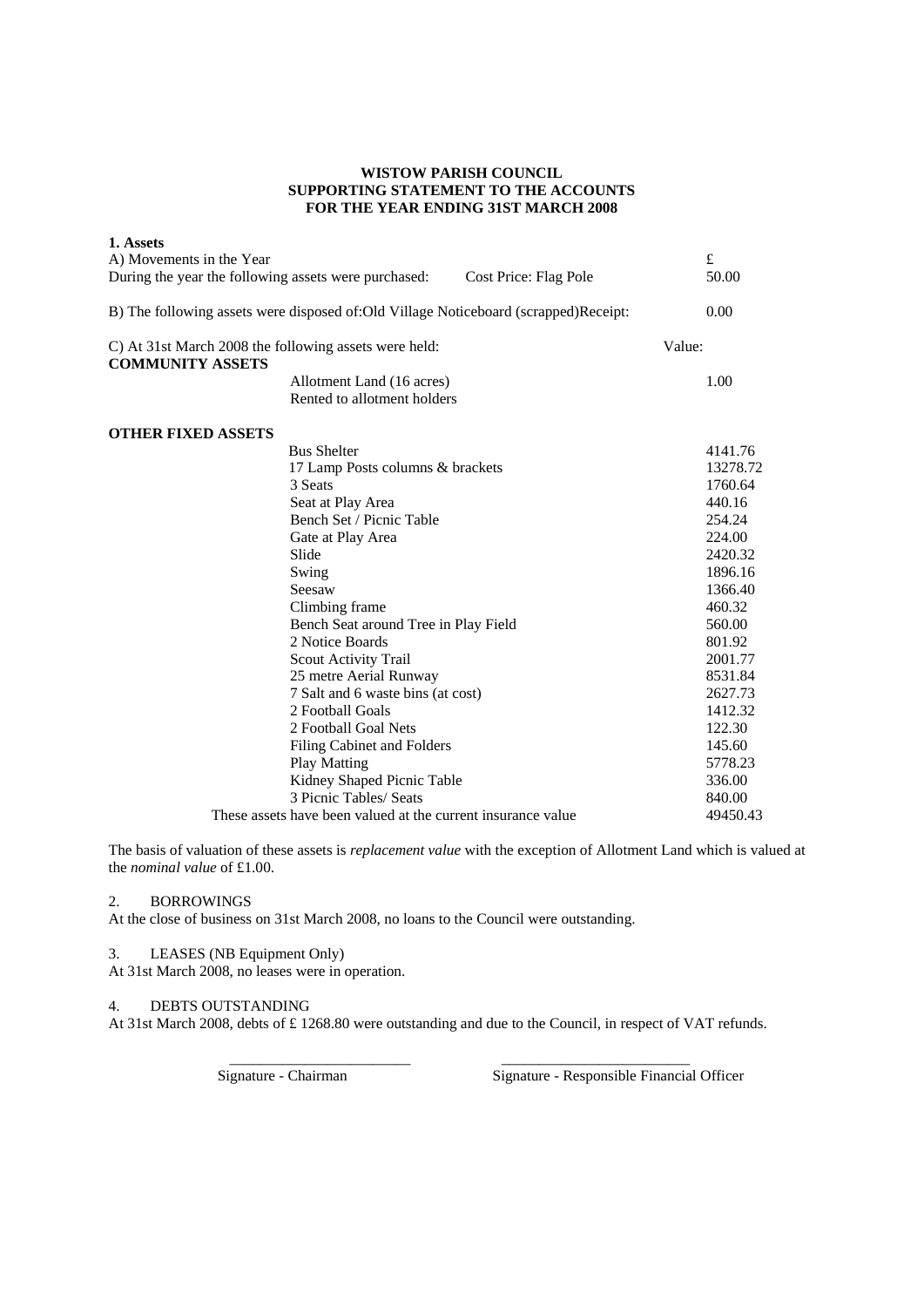### **WISTOW PARISH COUNCIL SUPPORTING STATEMENT TO THE ACCOUNTS FOR THE YEAR ENDING 31ST MARCH 2008**

#### 5. TENANCIES

During the year the following tenancies were held:

A) Council as Landlords:

| Tenant                                | Property             | Rent p.a. | Repairing/Non Repairing |
|---------------------------------------|----------------------|-----------|-------------------------|
| J Garton                              | 1 acre               | £ 60.00   | Repairing               |
| F M Judge                             | $\frac{1}{2}$ acre   | £ 30.00   | Repairing               |
| R P Burton                            | $4\frac{1}{2}$ acres | £ 270.00  | Repairing               |
| J Bance                               | $1\frac{3}{4}$ acres | £ 105.00  | Repairing               |
| P Burton                              | $8\frac{1}{4}$ acres | £495.00   | Repairing               |
|                                       |                      | £960.00   |                         |
| B) Council as Tenant                  |                      |           |                         |
| Landlord                              | Property             | Rent p.a. | Repairing/Non Repairing |
| <b>Huntingdon District</b><br>Council | Playing Field        | £100.00   | Repairing               |

## 6. SECTION 137 PAYMENTS

Section 137 of the Local Government Act 1972 enables Parish Councils to spend up to the product of a £ 5.44 per head of electorate for the benefit of people in the area on activities or projects not specifically authorised by other powers.

The limit for this Council in the year ended 31st March 2008, was £2339.20 and no payments being made.

### 7. AGENCY WORK

During the year the Council undertook no agency work on behalf of other authorities.

## 8. ADVERTISING AND PUBLICITY

During the year the Council have not taken part in any advertising or publicity.

### 9. SUPERANNUATION

No superannuation contributions were made for the year ended 31st March 2008.

 Responsible Financial Officer Wistow Parish Council

I hereby certify that the above Summary of Receipts and Payments Account and Receipts and Payments Summary and Supporting Statement to the Accounts properly presents receipts and payments of Wistow Parish Council for the 2007/2008 financial year.

Signed \_\_\_\_\_\_\_\_\_\_\_\_\_\_\_\_\_\_\_\_\_\_\_\_\_ Date \_\_\_\_\_\_\_\_\_\_\_\_\_\_\_\_\_\_

I hereby certify that the above Summary of Receipts and Payments Account and Receipts and Payments Summary and Supporting Statement to the Accounts for the year ended 31st March 2008, were approved by resolution of Wistow Parish Council on .

Chairman of Wistow Parish Council

 $Signed$   $\qquad \qquad$  Date  $\qquad \qquad$